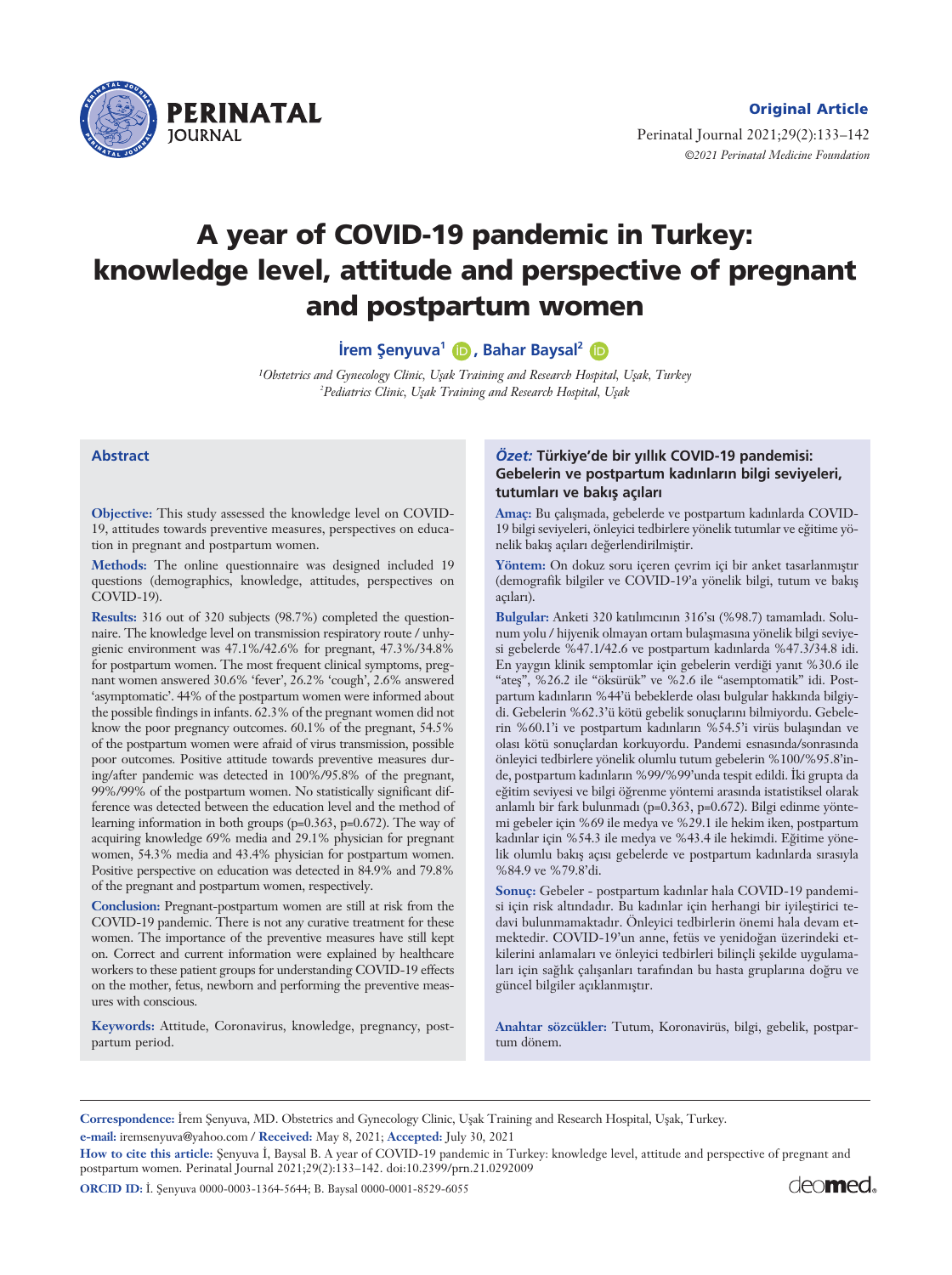# **Introduction**

The Novel Severe Acute Respiratory Syndrome Coronavirus (SARS- CoV-2) and the disease its causing in humans, Coronavirus Disease-2019 (COVID-19) was first detected in December 2019 in Wuhan, China, and a pandemic was declared in March 2020 by World Health Organization (WHO) as it spread like a wild $fire.$ <sup>[1]</sup>

Coronavirus is spread from person to person by droplet transmission and contact of contaminated surfaces with mucous membranes.<sup>[2]</sup> The disease causes mild from severe respiratory tract infection in the population.[3] As there is no curative treatment or preventive vaccination for pregnant and postpartum women yet, WHO recommends hand washing and hygiene, mask and social distance.<sup>[4]</sup>

Pregnant women are still high risk patients for COVID-19 in terms of antenatal, postpartum period and newborn a year of pandemic.<sup>[5]</sup> Current data show that pregnant women need more intensive care and mechanical ventilation compared to the normal population, and also COVID-19 aggravates the existing comorbidities in pregnant women, and newborn infants require  $25\%$  more intensive care support.<sup>[5,6]</sup>

In the latest literature, there have been reported related to COVID-19 and poor pregnancy outcomes such as abortion, vertical transmission, premature rupture of membranes, severe oligohydramnios, increased rates of premature delivery and cesarean section in the last trimester.<sup>[3,5,7-9]</sup> Moreover, it has been similarly found that viral infections may cause autism in children in the long term, and in animal studies, schizophrenia and neurosensory deficit.<sup>[10,11]</sup>

Currently, there were identified Coronavirus variants mutation in the worldwide so pandemic spread rapidly.<sup>[4]</sup> Therefore, it is highly important that pregnant women are informed and aware in the fight against COVID-19. At this point, current and accurate information related to COVID-19 were given by healthcare workers to these women have a very significant importance.<sup>[12]</sup> However, there is not enough data in the literature involving the knowledge level and behaviors of these women about COVID-19.<sup>[12]</sup> Our study aimed to assess firstly knowledge level about COVID-19 and preventive measures and secondly, perspectives on education in pregnant and postpartum women during a year of COVID-19 pandemic in Turkey.

# **Methods**

This cross-sectional, descriptive questionnaire study was performed in July 2020, the fourth month of the outbreak in our country based on the first case seen in March. Healthy pregnant and postpartum (first day) women admitted to Uşak Training and Research Hospital, Obstetrics and Gynecology Outpatient Clinic were included into the study. Patients with COVID-19 diagnosis or suspicion were excluded from the study. Informed consent was obtained from all of the patients.

The small number of such studies about knowledge and behavior of pregnant and postpartum women related to COVID-19 for citation in July were taken in consideration and the questionnaire was designed based on a small quantity of specific articles, obstetrics and pediatricians contributions. All participants answered the questions at once. Answering duration was designated to be five minutes.

The questionnaire included 19 questions. The first five questions were about demographics, the next nine questions were about the knowledge level on pregnant and postpartum women about COVID-19, and the last five questions were about both groups' attitudes towards the preventive measures and perspectives on education. The questions were designed to be multiple-choice, open-ended and yes/no questions (**Appendix 1**).

This study was approved by the Turkish Ministry of Health with the number of 2020-05-08T16\_40\_03 and by the Clinical Trials Ethics Committee, Faculty of Medicine of Uşak University on 22.07.2020 with the decision number of 45.15.21.

Sample numbers were calculated by this formula:

#### $n = t^2 pq/d^2$

**n:** number of patients to be sampled; **t:** the theoretical value found according to the t table at a certain level of significance; **p:** frequency of appearance of the event under consideration; **q:** frequency of occurrence of the event examined; **d:** sampling error accepted according to the incidence of the event.

#### **n= 1.962** × **(0.5** × **0.5) / 0.0552 = 317**

t value for 95% CI t=1.96, p=0.5, accepted sampling error; d= 0.055 and calculated sample number was found as 317.

Statistical analyses were performed using NCSS (Number Cruncher Statistical System) 2007 (Kaysville, UT, USA) software. Descriptive statistical methods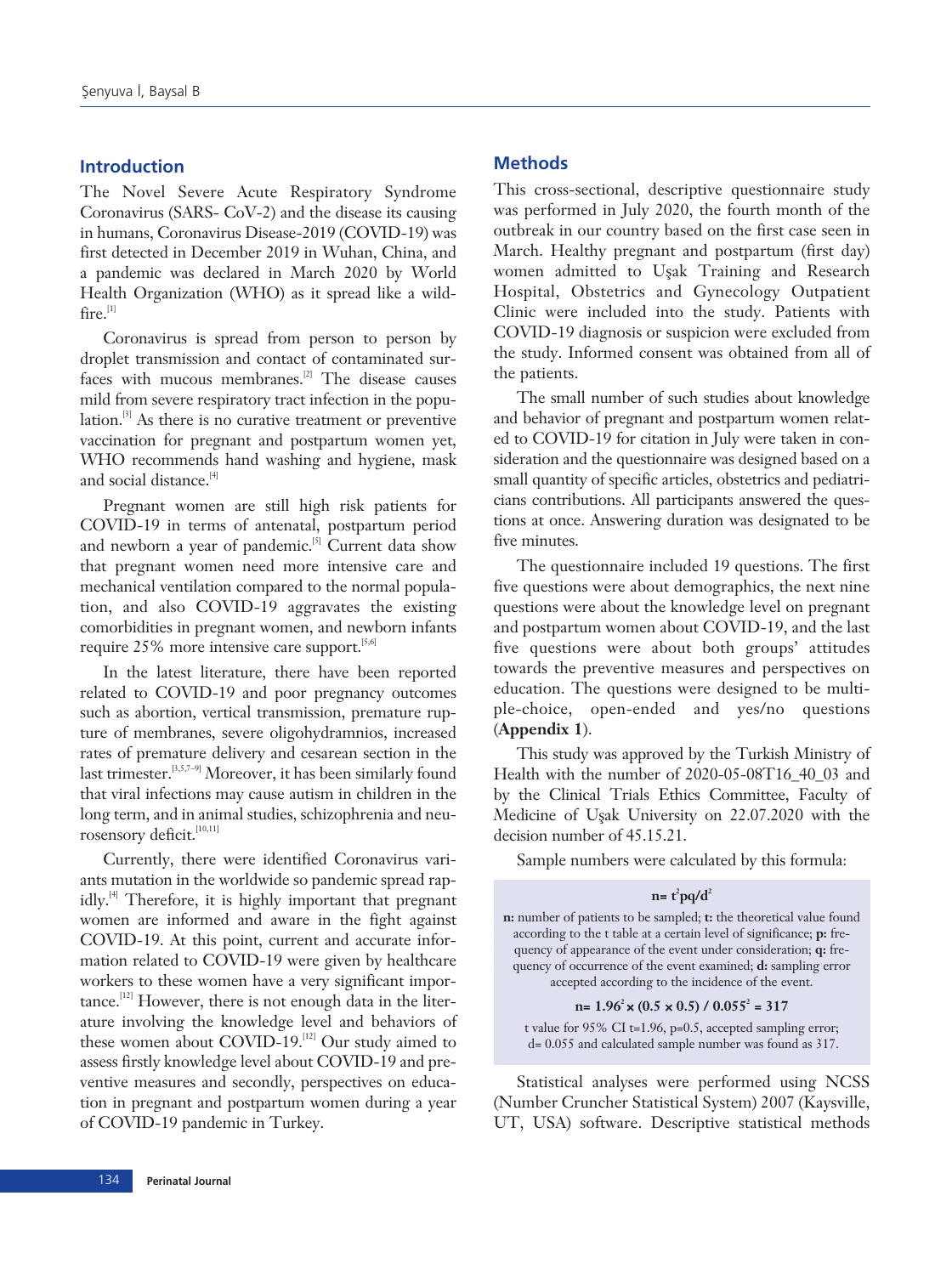(mean, standard deviation, median, frequency, ratio, minimum, maximum) were used for the assessment of study data with chi-square test used to determine the relationship between the qualitative data. Significance was assessed at p<0.05.

## **Results**

The questionnaire was completed by 316 of 320 (98.7%) total subjects. While 212 of the participants (67.0%) were pregnant, 104 of them (32.9%) were postpartum women.

The demographic data of the study subjects have shown in **Table 1**. In pregnant group, the mean gestation week of the patients was  $22.22$  (5-40 $\pm$ 10.61). All post-partum women were on postpartum first day. For the educational level, 16.5% of the pregnant women  $(n=35)$  were primary school graduates,  $31.1\%$  (n=66) were secondary school graduates, 32.1% (n=68) were high school graduates, and 20.3% (n=43) were university graduates; the respective values for postpartum women were 23.1% (n=24), 43.3% (n=45), 23.1% (n=24), and 10.6% (n=11).

The knowledge level on COVID-19 in pregnant women has been shown in **Table 2**.

For the knowledge on transmission route of Coronavirus, 47.1% of the patients answered 'respiratory', 42.6% answered 'unhygienic environment', 0.8% answered 'food', and 4.1% answered 'all' with 5.4% of the patients reported that they don't know.

For the knowledge on clinical symptoms of Coronavirus, 30.6% of the patients answered 'fever', 26.2% answered 'cough', 20.9% answered 'sore throat', 5.9% answered 'diarrhea and vomiting', 7.5% answered 'headache and joint pain', 2.6% answered 'asymptomatic', 2.4% stated that all of them may be seen, and 3.9% stated that they don't know.

For the knowledge on intrauterine transmission of Coronavirus to the fetus, 71.7% of the subjects answered 'yes', 24.5% answered 'no', and 3.8% stated that they don't know.

For the knowledge on transmission of Coronavirus to the infant during the delivery, 26.4% of the subjects answered 'yes', 67% answered 'no', and 6.6% stated that they don't know.

**Table 1.** Demographic data of pregnant and postpartum women.

| Demographic data                   | Pregnant<br>$(n=212)$         | <b>Postpartum</b><br>$(n=104)$ |
|------------------------------------|-------------------------------|--------------------------------|
| Age                                | 26.36                         | 26.05                          |
| (Max-min+ SD)                      | $(16 - 42 \pm 5.47)$          | $(16 - 40 \pm 5.21)$           |
| Week of gestation<br>(Max-min+ SD) | 22.22<br>$(5 - 40 \pm 10.61)$ |                                |
| Neonatal day<br>(Max-min+ SD)      |                               | $(1 - 1 \pm 0)$                |
| Pregnancy                          | 2.17                          | 1.97                           |
| (Max-min+ SD)                      | $(0 - 7 \pm 1.18)$            | $(1 - 7 \pm 1.09)$             |
| Parity                             | .15                           | 1.92                           |
| (Max-min+ SD)                      | $(0 - 5 \pm 1.11)$            | $(1 - 7 + 0.97)$               |

**Table 2.** Knowledge level on COVID-19 in pregnant women.

|                                                                                                           | Pregnant      |      |  |  |
|-----------------------------------------------------------------------------------------------------------|---------------|------|--|--|
| <b>Questions</b>                                                                                          | $(n=212)$     | %    |  |  |
| How is Coronavirus transmitted?                                                                           |               |      |  |  |
| Respiratory route                                                                                         | 114           | 47.1 |  |  |
| Unhygienic environment                                                                                    | 103           | 42.6 |  |  |
| Food                                                                                                      | $\mathcal{P}$ | 0.8  |  |  |
| All                                                                                                       | 10            | 4.1  |  |  |
| I don't know                                                                                              | 13            | 5.4  |  |  |
| What are the symptoms of Coronavirus?                                                                     |               |      |  |  |
| Fever                                                                                                     | 155           | 30.6 |  |  |
| Cough-breathing difficulty                                                                                | 133           | 26.2 |  |  |
| Sore throat                                                                                               | 106           | 20.9 |  |  |
| Diarrhea-vomiting                                                                                         | 30            | 59   |  |  |
| Headache-joint pain                                                                                       | 38            | 7.5  |  |  |
| Asymptomatic                                                                                              | 13            | 2.6  |  |  |
| All                                                                                                       | 12            | 2.4  |  |  |
| I don't know                                                                                              | 20            | 3.9  |  |  |
| Does Coronavirus affect the unborn child?                                                                 |               |      |  |  |
| Yes                                                                                                       | 152           | 71.7 |  |  |
| No                                                                                                        | 52            | 24.5 |  |  |
| I don't know                                                                                              | 8             | 3.8  |  |  |
| Do infants contract Coronavirus during delivery?                                                          |               |      |  |  |
| Yes                                                                                                       | 56            | 26.4 |  |  |
| No                                                                                                        | 142           | 67.0 |  |  |
| I don't know                                                                                              | 14            | 6.6  |  |  |
| Does Coronavirus lead to unfavorable outcomes such as abortion or<br>premature delivery during pregnancy? |               |      |  |  |
| Yes                                                                                                       | 59            | 27.8 |  |  |
| No                                                                                                        | 132           | 62.3 |  |  |
| I don't know                                                                                              | 21            | 9.9  |  |  |
| Is there a medication or vaccine for definitive treatment of Coronavirus?                                 |               |      |  |  |
| Yes                                                                                                       | 42            | 19.8 |  |  |
| N <sub>0</sub>                                                                                            | 160           | 75.5 |  |  |
| I don't know                                                                                              | 10            | 4.7  |  |  |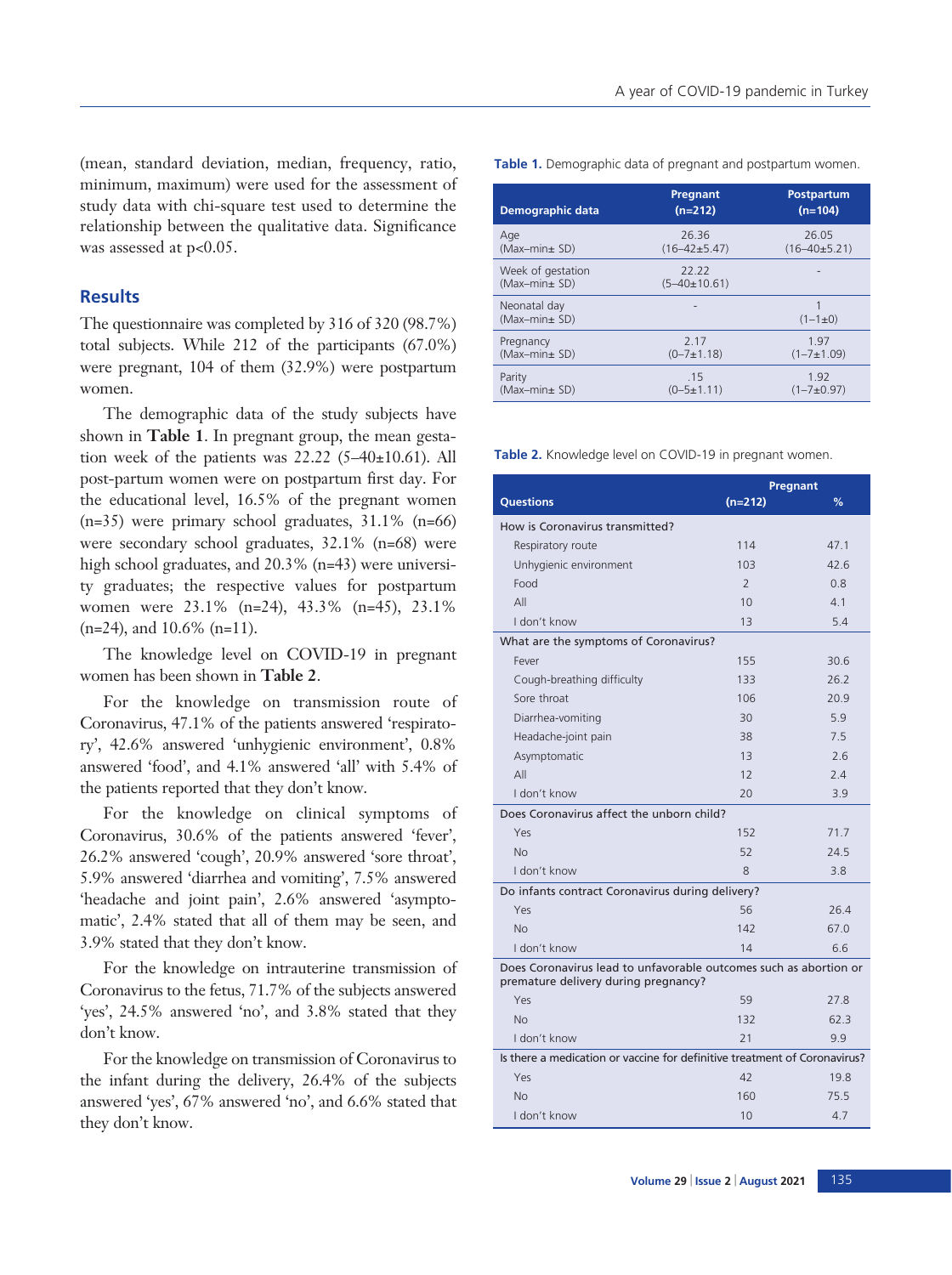About the effect of Coronavirus on pregnancy outcomes, 27.8% answered 'yes', 62.3% answered 'no', and 9.9% stated that they don't know.

While 19.8% of the participants stated that there is a definitive treatment and preventive vaccine for this disease, 75.5% stated there is not, and 4.7% stated that they don't know.

The knowledge level on COVID-19 in postpartum women has been shown in **Table 3**.

For the knowledge on transmission route of Coronavirus, 47.3% of the patients answered 'respiratory', 34.8% answered 'unhygienic environment', 1.8% answered 'food', and 9.8% answered 'all' with 6.3% of the patients stated that they don't know.

For the knowledge on possible symptoms of Coronavirus in infants, 26.4% of the subjects answered 'fever', 20.8% answered 'breathing problem', 5.6% answered 'diarrhea-vomiting', 0.8% answered 'refusing to breastfeed', 44% stated that all of these may be seen and 2.4% stated that they don't know.

For the knowledge on definitive treatment and preventive vaccine of Coronavirus in infants, 17.3% of the **Table 3.** Knowledge level on COVID-19 in postpartum women.

|                                                                                         | Postpartum               |      |  |
|-----------------------------------------------------------------------------------------|--------------------------|------|--|
| <b>Questions</b>                                                                        | $(n=212)$                | %    |  |
| How is Coronavirus transmitted?                                                         |                          |      |  |
| Respiratory route                                                                       | 53                       | 47.3 |  |
| Unhygienic environment                                                                  | 39                       | 34.8 |  |
| Food                                                                                    | $\overline{\phantom{0}}$ | 18   |  |
| All                                                                                     | 11                       | 9.8  |  |
| I don't know                                                                            | 7                        | 6.3  |  |
| What are the possible symptoms of Coronavirus in infants?                               |                          |      |  |
| Fever                                                                                   | 33                       | 26.4 |  |
| Breathing difficulty                                                                    | 26                       | 20.8 |  |
| Diarrhea-vomiting                                                                       | 7                        | 5.6  |  |
| Refusing to breastfeed                                                                  | 1                        | 0.8  |  |
| All                                                                                     | 55                       | 44.0 |  |
| I don't know                                                                            | $\overline{3}$           | 2.4  |  |
| Is there a medication or vaccine for definitive treatment of<br>Coronavirus in infants? |                          |      |  |
| Yes                                                                                     | 18                       | 17.3 |  |
| <b>No</b>                                                                               | 72                       | 69.2 |  |
| I don't know                                                                            | 14                       | 13.5 |  |

subjects answered 'yes', 69.2% answered 'no', and 13.5% answered 'I don't know'.

The attitudes towards preventive measures to avoid Coronavirus and perspectives on education in preg-

**Table 4.** Attitudes towards preventive measures for COVID-19 and perspectives on education in pregnant and postpartum women.

|                                                                                                                                          | Pregnant<br>Postpartum |                          |                |              |
|------------------------------------------------------------------------------------------------------------------------------------------|------------------------|--------------------------|----------------|--------------|
| <b>Questions</b>                                                                                                                         | $(n=212)$              | %                        | $(n=104)$      | %            |
| Preventive measures                                                                                                                      |                        |                          |                |              |
| Do you follow the rules for mask, social distance and hand washing against Coronavirus?                                                  |                        |                          |                |              |
| Yes                                                                                                                                      | 212                    | 100                      | 102            | 99           |
| <b>No</b>                                                                                                                                |                        |                          |                |              |
| I don't know                                                                                                                             |                        |                          |                |              |
| Choose the option suits you best:                                                                                                        |                        |                          |                |              |
| The baby and I will not get the virus as I am young and healthy.                                                                         |                        | $\overline{\phantom{a}}$ |                |              |
| The baby and I will not get the virus as I follow the rules about mask, social distance, and hand washing.                               | 77                     | 33                       | 48             | 42.9         |
| I am afraid that my baby and I will get the virus and suffer the possible poor outcomes.                                                 | 140                    | 60.1                     | 61             | 54.5         |
| I don't know                                                                                                                             | 16                     | 6.9                      | 3              | 2.7          |
| When the outbreak gets under control:                                                                                                    |                        |                          |                |              |
| I will stop following all precautionary rules.                                                                                           |                        |                          |                |              |
| I will continue to be cautious until the outbreak is completely over.                                                                    | 203                    | 95.8                     | 102            | 99           |
| I don't know                                                                                                                             | 9                      | 4.2                      | $\mathbf{1}$   | $\mathbf{1}$ |
| Education                                                                                                                                |                        |                          |                |              |
| How do you learn information about Coronavirus?                                                                                          |                        |                          |                |              |
| Media                                                                                                                                    | 211                    | 69                       | 70             | 54.3         |
| Television                                                                                                                               | 133                    | 43.5                     | 41             | 31.8         |
| Internet                                                                                                                                 | 78<br>89               | 25.5<br>29.1             | 29<br>56       | 22.5         |
| Physician<br>My friends                                                                                                                  |                        | 1.3                      | $\overline{2}$ | 43.4<br>1.6  |
| I don't know                                                                                                                             | $\overline{4}$<br>2    | 0.7                      | $\mathbf{1}$   | 0.8          |
|                                                                                                                                          |                        |                          |                |              |
| Do you want get detailed information about COVID-19 from healthcare professionals (specialist physician, midwife, general practitioner)? |                        |                          |                |              |
| Yes                                                                                                                                      | 180                    | 84.9                     | 83             | 79.8         |
| No                                                                                                                                       | 32                     | 15.1                     | 21             | 20.2         |
| I don't know                                                                                                                             |                        |                          |                |              |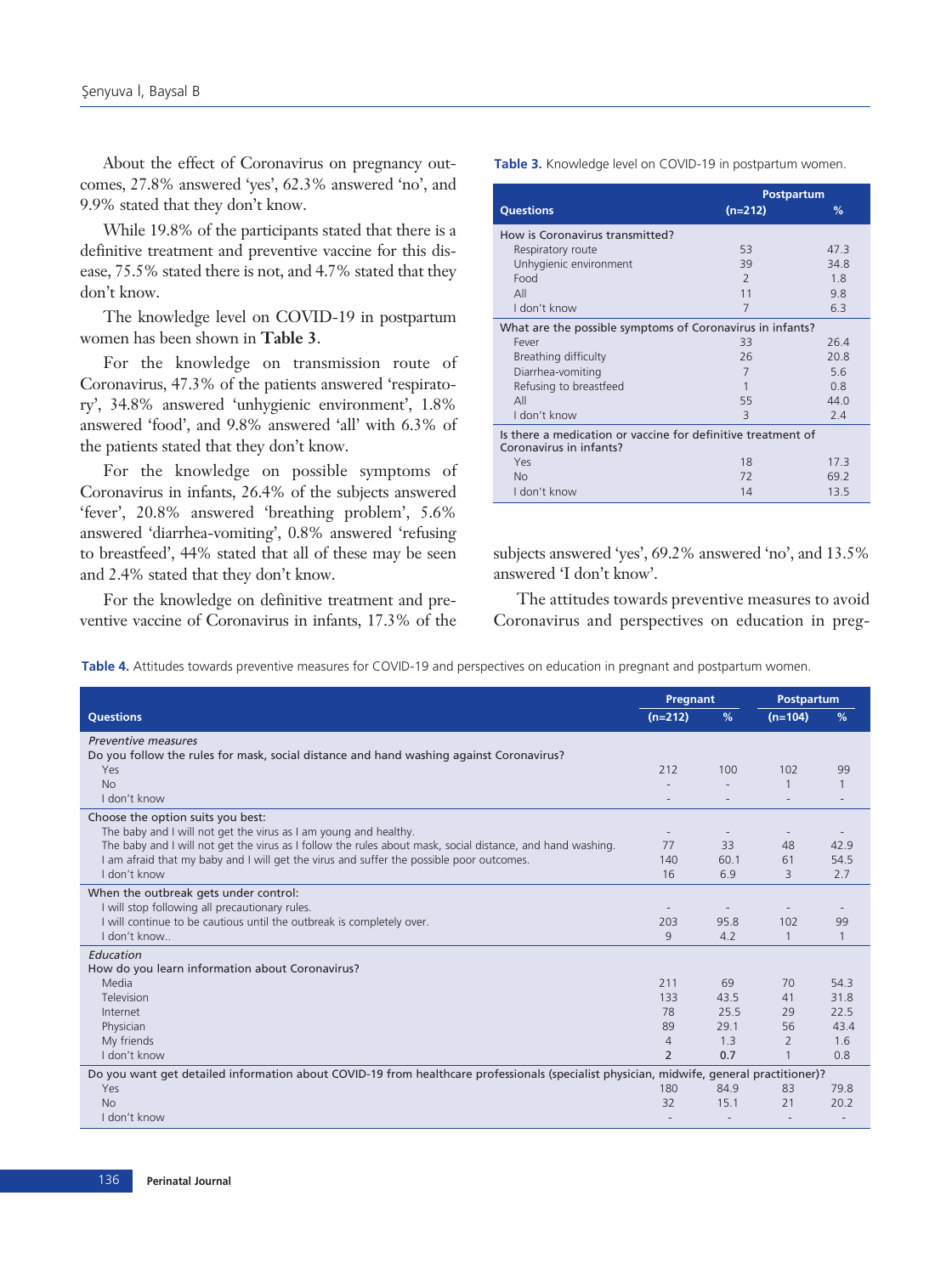|                        | <b>Method of learning information</b> |                          |                         |                           |                      |         |
|------------------------|---------------------------------------|--------------------------|-------------------------|---------------------------|----------------------|---------|
| <b>Education level</b> | <b>Television</b><br>$n$ (%)          | <b>Physician</b><br>n(%) | <b>Internet</b><br>n(%) | <b>Friends</b><br>$n$ (%) | I don't know<br>n(%) | p-value |
| Primary school         | 17(8)                                 | 16(7.5)                  | 9(4.2)                  | 1(0.5)                    | 1(0.5)               | 0.363   |
| Secondary school       | 43(20.3)                              | 28(13.2)                 | 25(11.8)                | 1(0.5)                    | 0(0)                 |         |
| High school            | 39 (18.4)                             | 31(14.6)                 | 27(12.7)                | 1(0.5)                    | 1(0.5)               |         |
| University             | 34(16)                                | 14(6.6)                  | 17(8)                   | 1(0.5)                    | 0(0)                 |         |

**Table 5.** Relationship between the method of learning information and education level in pregnant women.

nant and postpartum women have been shown in **Table 4**.

%100 of the pregnant women and 99% of the postpartum women stated that they follow mask, social distance and hygiene rules.

60.1% of the pregnant women and 54.5% of the postpartum women stated that they are afraid of virus transmission and possible poor outcomes.

95.8% of the pregnant women and 99% of the postpartum women stated that they will continue to be cautious until the outbreak is completely over even if it gets under control.

69% of the pregnant women stated that they are informed about COVID-19 through media and 29.1% via their physician; the respective values in postpartum women were 54.3% and 43.4%.

84.9% of the pregnant women and 79.8% of the postpartum women stated that they want to get information about COVID-19 from healthcare professionals.

No statistically significant relationship was found between the education level and the method of learning information of pregnant and postpartum women (p=0.363, p=0.672). The relationship between the education level and method of learning information have been shown in **Tables 5** and **6**.

## **Discussion**

The present study found that the knowledge level on transmission route, clinical findings and poor pregnancy outcomes of COVID-19 in pregnant and postpartum women seems to be low. It was determined that both subject groups are worried about the possible negative outcomes of COVID-19 for themselves and their babies, and have positive attitude towards preventive measures. It was detected that, regardless of their education level, the subjects get their information about COVID-19 through media; however, they want to receive education on this matter from healthcare professionals.

Coronavirus infection has still rapidly spread all around the world. The clinical findings of the disease are fever, cough, myalgia, headache, diarrhea, some patients may experience atypical findings including nasal congestion and loss of taste.<sup>[3,13]</sup> The most frequent findings in pregnant women are fever  $(40\%)$  and cough  $(39\%)$ .<sup>[5]</sup> But in a recent meta-analysis including 13,118 pregnant women and 83,486 women of reproductive age, it was reported that, in fact, fever (OR: 0.43) and myalgia (OR: 0.48) are seen less frequent compared to the non-pregnant women and this means that the rate of asymptomatic cases can be higher.<sup>[5]</sup> Infectivity and viral load of the asymptomatic carriers are the same as symptomatic

**Table 6.** Relationship between the method of learning information and education level in postpartum women.

|                        | <b>Method of learning information</b> |                             |                         |                         |                |         |
|------------------------|---------------------------------------|-----------------------------|-------------------------|-------------------------|----------------|---------|
| <b>Education level</b> | <b>Television</b><br>$n$ (%)          | <b>Physician</b><br>$n$ (%) | <b>Internet</b><br>n(%) | I don't know<br>$n$ (%) | All<br>$n$ (%) | p-value |
| Primary school         | 8(7.7)                                | 12(11.5)                    | 8(7.7)                  | 1(1)                    | (1)            | 0.672   |
| Secondary school       | 18(17.3)                              | 27(26)                      | 10(9.6)                 | 0(0)                    | 0(0)           |         |
| High school            | 12(11.5)                              | 10(9.6)                     | 7(6.7)                  | 0(0)                    | 1(1)           |         |
| University             | 3(2.9)                                | 7(6.7)                      | 4(3.8)                  | 0(0)                    | 0(0)           |         |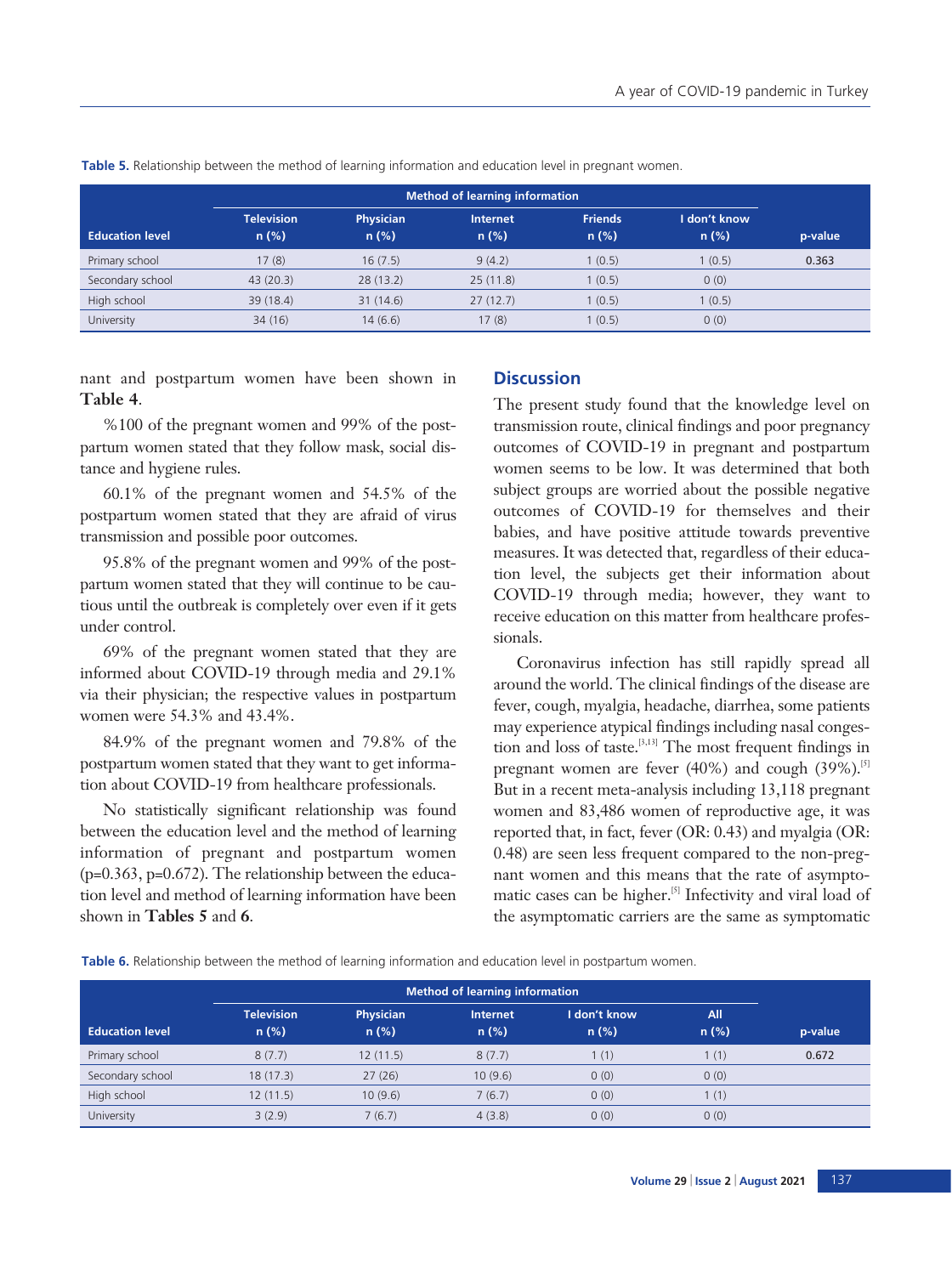cases; however, personal protective measures are not prioritized as much.<sup>[14]</sup> Asymptomatic cases may be in incubation period, have symptomatic disease, have subclinical infection or be chronic carrier, and surgical intervention performed during the asymptomatic COVID-19 infection or incubation period will worsen the course of the disease.<sup>[15,16]</sup>

Our study found that the knowledge level on transmission route (respiratory: pregnant women 47.1%, postpartum women 47.3%) and clinical findings (fever 30.6%, cough 26.2%, asymptomatic 2.6%) of COVID-19 in these women is low. Regardless of their education level, the subjects get information about COVID-19 through media rather than healthcare professionals (69% of pregnant women, and 54.3% of postpartum women). This may explain the low knowledge level. Similarly, in a questionnaire conducted in Nigeria in 430 pregnant women, it was found that the information source is media in 82% of them and they are not informed about COVID-19 symptoms (fever 43%, cough  $43\%$ ).<sup>[17]</sup> But differently, in a questionnaire conducted in Iran in 225 pregnant women, the mean knowledge level of the pregnant women who get information from healthcare professionals was found to be higher (obstetrician  $88.87 \pm 5.35$ , television  $84.80 \pm 7.76$ ).<sup>[18]</sup>

The findings of COVID-19 in newborns include fever, tachypnoea, tachycardia, respiratory distress, vomiting-diarrhea and lethargy.<sup>[19]</sup> Allotey et al., in their recent meta-analysis, found intensive care need rate 25% and 6 neonatal deaths in 13,118 newborns of COVID-positive pregnant women.<sup>[5,20]</sup> In another series, neonatal mortality was reported 0.2%.[21] While neonatal mortality rate is low, the rate of intensive care need is high in these infants, and in our study, postpartum women have a low level of knowledge on newborn complications and it may explain that these women are healthy and their newborns are few days old.

In the literature, it was reported that angiotensin converting enzyme-2 (ACE 2) receptors are present in placenta, trophoblast, endothelium and villi, therefore, vertical transmission is possible.<sup>[21]</sup> Moreover, endothelial damage has been demonstrated in the placental vessels of mothers with COVID-19, and it was stated that this may lead to conditions including preeclampsia, premature delivery and growth retardation.<sup>[21]</sup> Vivanti et al. demonstrated that Coronavirus transmission through placenta in pathological studies.<sup>[9]</sup> Similarly, in a review

by Koltyar et al. evaluating 936 newborn infants with COVID-19, the rate of Coronavirus immunoglobulin M (IgM) positivity in neonatal serology was 3.7%. IgM is produced during the acute phase and cannot cross the placenta, so the detection of IgM in newborns was considered an acute infection.<sup>[22]</sup> Similarly, Oncel et al. evaluated 125 pregnant women with COVID-19 and they reported a polymerase chain reaction (PCR) positivity rate of 3.3% in newborns and poor obstetrics outcomes.[23] Differently, some studies related to pregnant women with COVID-19 detected prematurity, fetal distress, preterm delivery, perinatal death, high rates of caesarean section, but not vertical transmission.<sup>[20,21,24]</sup> Considering the maternal respiratory functions, preterm deliveries in COVID-19 are iatrogenic. $[3]$  In the metaanalysis including 13,118 pregnant women, preterm delivery (PTD) was reported 17% and found to be correlated with pre-pandemic spontaneous PTD level of  $6\%$ .<sup>[5]</sup> In a questionnaire conducted in China with 161 pregnant and postpartum women of whom 79.6% are university graduates and get information from healthcare professionals, it was found that 41.9% of the subjects are not sure about the vertical transmission, and in a questionnaire conducted in Turkey with 172 pregnant women, it was found that 76% of the subjects did not know the disease causes birth defects and 64.5% did not know it causes  $\text{PTD}$ . [12,25] In our study pregnant women knew about the possibility of vertical transmission (71.7%), however, did not know about the poor pregnancy outcomes (27.8%), and this was linked to the subjects' education level (20.3% university graduates) and the fact that the method of learning information is media rather than healthcare professionals.

Coronavirus was not detected in genital secretions. However, as it may be excreted with feces, it was reported that the risk of vertical transmission during vaginal delivery is possible.<sup>[26]</sup> In our study, 67% of the pregnant women have the information that vertical transmission is not possible during vaginal delivery. However, SARS-CoV-2 has been found in the stools in one out of three non-pregnant COVID-19-positive patients, and the first potential vertical transmission, occurring during vaginal delivery in a COVID-19-positive pregnant woman with maternal rectal and stool swabs positive for SARS-CoV-2, has recently been reported.<sup>[27]</sup> In our study, the knowledge level on this one is low in pregnant women.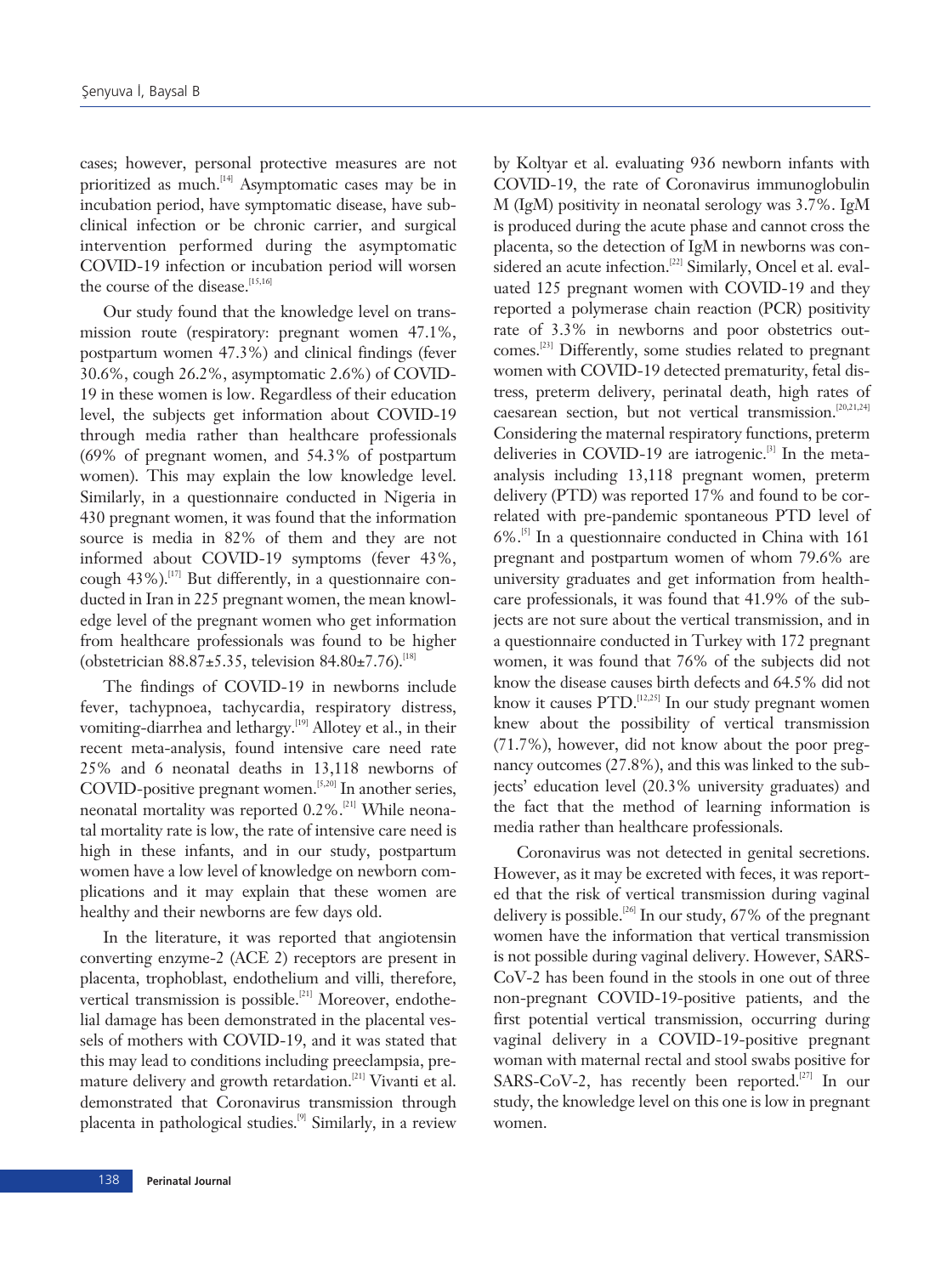There is no evidence-based management protocol and curative treatment for this disease in pregnant women.<sup>[3,4,28]</sup> Medical treatment options for pregnant women include immunomodulator treatment, antiviral therapy, thromboprophylaxis within the context of expert's opinion, and in severe cases, convalescent plasma.[29,30] In newborns, treatment options include supportive care, avoiding unnecessary broad spectrum antibiotics, and in severe ARDS cases, surfactant.[31] In a study in Nigeria, 52% of the pregnant women stated that there is treatment for this disease and, in fact, it can be treated using chloroquine, a local medication, 88% stated there is no vaccine for it. In a study in Iran, 59.1% of the pregnant women stated that this disease can be treated using conventional flu medications and 55% stated that influenza vaccine may be protective against this disease.[17,18]

Differently from the literature, the pregnant and postpartum women in our study know that there is no definitive treatment or vaccine for this disease consistent with the recent data (75.5% of pregnant women, 69.2% of postpartum women).

In a questionnaire about the attitudes of pregnant women towards preventive measures against the virus conducted in China with 161 pregnant and postpartum women, a positive attitude was detected to be 58.9–90%, and in a different study by Aniwke et al. to be 66–82%.<sup>[12,17]</sup> Nwafor et al. detected that 60.9% of the pregnant women are informed about the preventive measures against COVID-19; however, 69.7% of them do not take these measures, and explained this situation with lack of education.<sup>[32]</sup> In a questionnaire conducted in Iran with 225 pregnant women, it was reported that the risk perception about the maternal-fetal outcomes positively affect the preventive measures (r=0.146, p=0.031), and Yassa et al. reported that the outbreak stress (80%) increases quarantine - preventive measures  $(87\%/74\%)$ .<sup>[18,25]</sup> In our study, although the knowledge level on COVID-19 was low in these women, all of them stated that they are afraid of transmission and poor outcomes, and therefore will continue to take preventive measures even if the outbreak gets under control. This may be explained as the effect of the outbreak stress on the preventive measures.

Methods to get information about COVID-19 in pregnant women were detected as primarily media (82%) and television (82.7–71%) in the literature.<sup>[18,20,32]</sup> Similarly, the method of learning information in our study is media. However, it was stated in the studies that Internet and social media may lead to spreading misinformation, and therefore, healthcare professionals are crucial for conveying accurate and up-to-date information about COVID-19.<sup>[12]</sup>

In a year of COVID-19 pandemic in our country, there were given some of information about COVID-19 for pregnancy and lactating women by Turkish Ministry of Health as online education program at pregnancy school.<sup>[33]</sup> But currently all around the world, various Coronavirus mutations were identified and the shortand long-term effects of COVID-19 on pregnancy and newborns are not obvious.[4] In current literature; maternal death, stillbirth and PTD were detected high during pandemic and vertical transmission is not clear.<sup>[34,35]</sup> Also, there is not a proven treatment yet for pregnant and postpartum women.[4] Promisingly, various Coronavirus vaccines (mRNA, viral vector, inactive virus etc.) have been produced.<sup>[36]</sup> Today, WHO and American College of Obstetricians and Gynecologists (ACOG) recommends Coronavirus vaccine for high- risk pregnant and postpartum women, but there is no clear information about preventive and adverse effects of these vaccines, so most significant methods are still mask, social distance and hygiene.<sup>[4,36,37]</sup>

The present study has some limitations; first day of newborn was only included in this study because of pandemic for taking care of emergencies, we queried whether women have implemented protective measures, but further studies should focus on how they apply protective measures such as 1.5-m social distance, mask covering the nose and mouth completely, and washing hands at least 20 second, etc.

# **Conclusion**

In order for preventive measures to be taken deliberatively during pregnancy and postpartum period with perceiving the maternal-fetal effects of COVID-19, the healthcare professionals should convey accurate and upto-date information about the COVID-19 transmission, asymptomatic carriers, clinical symptoms, and the effect on pregnancy outcomes to these women. Healthcare professionals may provide verbal education during outpatient clinic exam. Moreover, educational videos and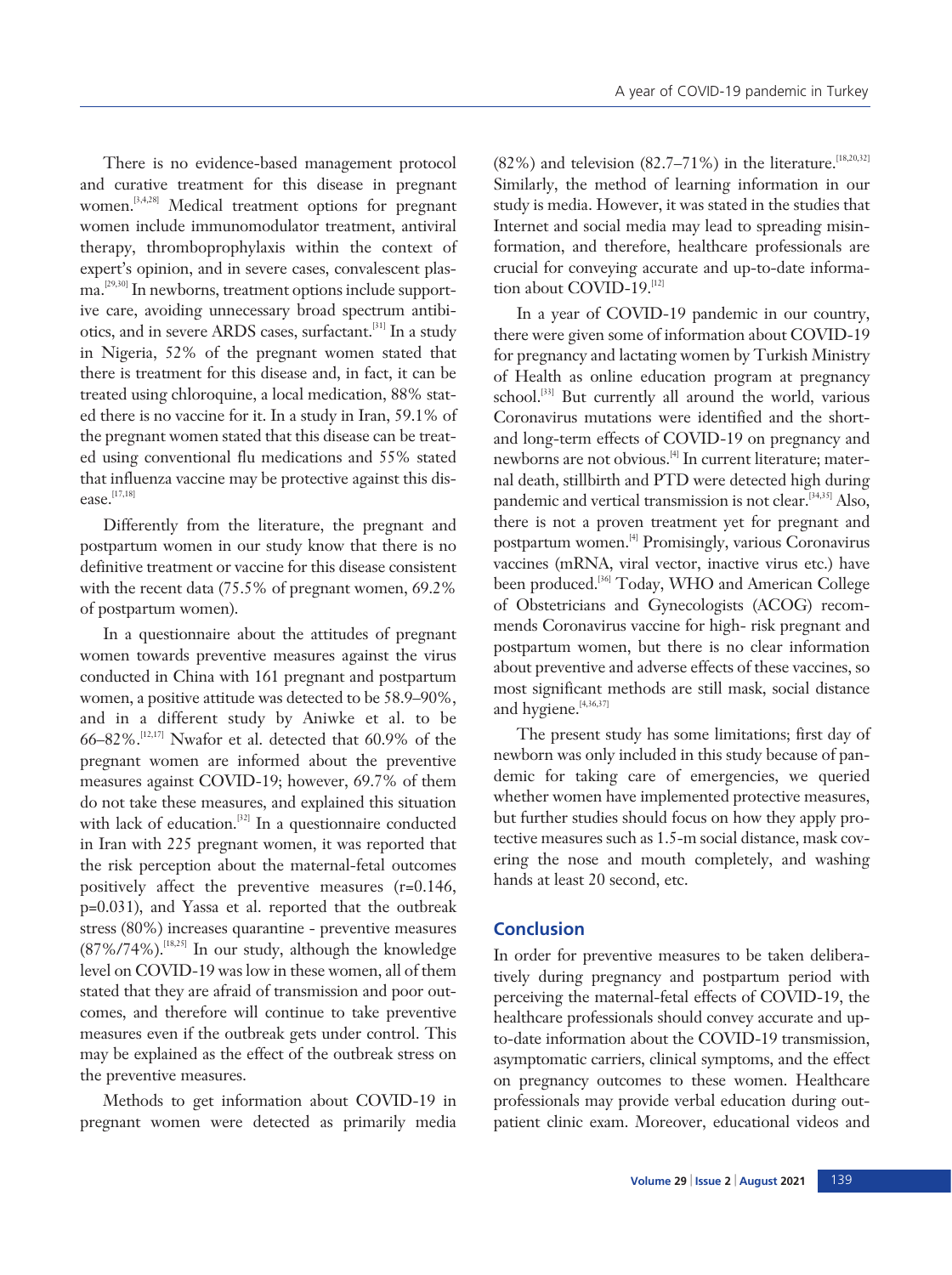brochures may be prepared and distributed to patients to watch and read.

**Funding:** This work did not receive any specific grant from funding agencies in the public, commercial, or not-for-profit sectors.

**Compliance with Ethical Standards:** The authors stated that the standards regarding research and publication ethics, the Personal Data Protection Law and the copyright regulations applicable to intellectual and artistic works are complied with and there is no conflict of interest.

## **References**

- 1. Bhagavathula AS, Aldhaleei WA, Rahmani J, Malabadi MA, Bandari DK. Knowledge and perceptions of COVID-19 among health care workers: cross-sectional study. JMIR Public Health Surveill 2020;6:e19160. [\[PubMed\]](http://www.ncbi.nlm.nih.gov/pubmed/32320381) [\[CrossRef\]](http://dx.doi.org/10.2196/19160)
- 2. Stanczyk P, Jachymski T, Sieroszewski P. COVID-19 during pregnancy, delivery and postpartum period based on EBM. Ginekol Pol 2020; 91:417–23. [[PubMed](http://www.ncbi.nlm.nih.gov/pubmed/32779163)] [[CrossRef](http://dx.doi.org/10.5603/GP.2020.0106)]
- 3. Ryan GA, Purandare NC, McAuliffe FM, Hod M, Purandare CN. Clinical update on COVID-19 in pregnancy: a review article. J Obstet Gynaecol Res 2020;46:1235–45. [[PubMed](http://www.ncbi.nlm.nih.gov/pubmed/32500549)] [[CrossRef](http://dx.doi.org/10.1111/jog.14321)]
- 4. WHO. Information about COVID-19. [Internet]. Geneva: WHO; 2020. [cited 2020 December 30]. Available from: https://www.who.int
- 5. Allotey J, Stallings E, Bonet M, Yap M, Chatterjee S, Kew T, et al.; for PregCOV-19 Living Systematic Review Consortium. Clinical manifestations, risk factors, and maternal and perinatal outcomes of coronavirus disease 2019 in pregnancy: living systematic review and meta-analysis. BMJ 2020;370:m3320. [[PubMed](http://www.ncbi.nlm.nih.gov/pubmed/32873575)] [[CrossRef](http://dx.doi.org/10.1136/bmj.m3320)]
- 6. Mascarenhas VHA, Caroci-Becker A, Venâncio KCMP, Baraldi NG, Durkin AC, Riesco MLG. Care recommendations for parturient and postpartum women and newborns during the COVID-19 pandemic: a scoping review. Rev Lat Am Enfermagem 2020;28: e3359. [\[PubMed](http://www.ncbi.nlm.nih.gov/pubmed/32785566)] [\[CrossRef](http://dx.doi.org/10.1590/1518-8345.4596.3359)]
- 7. Zhou M, Tang F, Wang Y, Nie H, Zhang L, You G. Knowledge, attitude and practice regarding COVID-19 among health care workers in Henan, China. J Hosp Infect 2020;105: 183–7. [\[PubMed\]](http://www.ncbi.nlm.nih.gov/pubmed/32278701) [[CrossRef\]](http://dx.doi.org/10.1016/j.jhin.2020.04.012)
- 8. Esin S, Azemi A, Api O, Yayla M, Sen C. COVID-19 during pregnancy and its impacts on perinatal health. Perinatal Journal 2020;28:127–41. [[CrossRef\]](http://dx.doi.org/10.2399/prn.20.0282012)
- 9. Vivanti AJ, Vauloup-Fellous C, Prevot S, Prevot S, Zupan V, Suffee C, et al. Transplacental transmission of SARS-CoV-2 infection. Nat Commun 2020;11:3572. [\[PubMed\]](http://www.ncbi.nlm.nih.gov/pubmed/32665677) [\[CrossRef](http://dx.doi.org/10.1038/s41467-020-17436-6)]
- 10. Choi GB, Yim YS, Wong H, Kim S, Kim H, Kim SV, et al. The maternal interleukin-17a pathway in mice promotes autism-like phenotypesin offspring. Science 2016; 351:933–9. [[PubMed](http://www.ncbi.nlm.nih.gov/pubmed/26822608)] [[CrossRef](http://dx.doi.org/10.1126/science.aad0314)]
- 11. Zhao X, Jiang Y, Zhao Y, Xi Z, Liu C, Qu F, et al. Analysis of the susceptibility to COVID-19 in pregnancy and recommen-

dations on potential drug screening. Eur J Clin Microbiol Infect Dis 2020;39:1209–20. [[PubMed\]](http://www.ncbi.nlm.nih.gov/pubmed/32328850) [[CrossRef\]](http://dx.doi.org/10.1007/s10096-020-03897-6)

- 12. Lee TY, Zhong Y, Zhou J, He X, Kong R, Ji J. The outbreak of coronavirus disease in China: risk perceptions, knowledge, and information sources among prenatal and postnatal women. Women Birth 2020;34:212–8. [[PubMed\]](http://www.ncbi.nlm.nih.gov/pubmed/32534906) [[CrossRef\]](http://dx.doi.org/10.1016/j.wombi.2020.05.010)
- 13. Thomas B, Pallivalapila A, El Kassem W, Tarannum A, Al Hail F, Rijims M, et al. Maternal and perinatal outcomes and pharmacological management of Covid-19 infection in pregnancy: a systematic review protocol. Syst Rev 2020;9:161. [\[PubMed](http://www.ncbi.nlm.nih.gov/pubmed/32682444)] [[CrossRef\]](http://dx.doi.org/10.1186/s13643-020-01418-2)
- 14. Zhao H, Lu X, Deng Y, Tang Y, Lu J. COVID-19: asymptomatic carrier transmission is an underestimated problem. Epidemiol Infect 2020;148:e116. [\[PubMed](http://www.ncbi.nlm.nih.gov/pubmed/32525469)] [\[CrossRef](http://dx.doi.org/10.1017/S0950268820001235)]
- 15. Zhou X, Li Y, Li T, Zhang W. Follow-up of asymptomatic patients with SARS-CoV-2 infection. Clin Microbiol Infect 2020;26:957–9. [\[PubMed](http://www.ncbi.nlm.nih.gov/pubmed/32234453)] [\[CrossRef](http://dx.doi.org/10.1016/j.cmi.2020.03.024)]
- 16. Lei S, Jiang F, Su W, Chen C, Chen J, Mei W, et al. Clinical characteristics and outcomes of patients undergoing surgeries during the incubation period of COVID-19 infection. EClinicalMedicine 2020;21:100331. [[PubMed\]](http://www.ncbi.nlm.nih.gov/pubmed/32292899) [\[CrossRef\]](http://dx.doi.org/10.1016/j.eclinm.2020.100331)
- 17. Anikwe CC, Ogah CO, Anikwe IH, Okorochukwu BC, Ikeoha CC. Coronavirus disease 2019: knowledge, attitude, and practice of pregnant women in a tertiary hospital in Abakaliki, southeast Nigeria. Int J Gynaecol Obstet 2020;151:197–202. [[PubMed\]](http://www.ncbi.nlm.nih.gov/pubmed/32608513) [[CrossRef\]](http://dx.doi.org/10.1002/ijgo.13293)
- 18. Aghababaei S, Bashirian S, Soltanian A, Refaei M, Omidi T, Ghelichkhani S, et al. Perceived risk and protective behaviors regarding COVID-19 among Iranian pregnant women. Middle East Fertil Soc J 2020;25:29. [\[PubMed](http://www.ncbi.nlm.nih.gov/pubmed/32963467)] [[CrossRef](http://dx.doi.org/10.1186/s43043-020-00038-z)]
- 19. Mustafa NM, A Selim L. Characterisation of COVID-19 pandemic in paediatric age group: a systematic review and metaanalysis. J Clin Virol 2020;128:104395. [\[PubMed](http://www.ncbi.nlm.nih.gov/pubmed/32417675)] [[CrossRef](http://dx.doi.org/10.1016/j.jcv.2020.104395)]
- 20. Matar R, Alrahmani L, Monzer N, Debiane LG, Berbari E, Fares J, et al. Clinical presentation and outcomes of pregnant women with Coronavirus Disease 2019: a systematic review and meta-analysis. Clin Infect Dis 2021;72:522–33. [\[PubMed\]](http://www.ncbi.nlm.nih.gov/pubmed/32575114) [[CrossRef\]](http://dx.doi.org/10.1093/cid/ciaa828)
- 21. Kasraeian M, Zare M, Vafaei H, Asadi N, Faraji A, Bazrafshan K, et al. COVID-19 pneumonia and pregnancy; a systematic review and meta-analysis. J Matern Fetal Neonatal Med 2020 May 19:1–8. Online ahead of print. [\[PubMed](http://www.ncbi.nlm.nih.gov/pubmed/32429786)] [\[CrossRef](http://dx.doi.org/10.1080/14767058.2020.1763952)]
- 22. Kotlyar A, Grechukhina O, Chen A, Popkhadze S, Grimshaw A, Tal O, et al. Vertical transmission of COVID-19: a systematic review and meta-analysis. Am J Obstet Gynecol 2021;224: 35–53.e3. [[PubMed\]](http://www.ncbi.nlm.nih.gov/pubmed/32739398) [\[CrossRef\]](http://dx.doi.org/10.1016/j.ajog.2020.07.049)
- 23. Oncel MY, Akın IM, Kanburoglu MK, Tayman C, Coskun S, Narter F, et al.; Neo-Covid Study Group. A multicenter study on epidemiological and clinical characteristics of 125 newborns born to women infected with COVID-19 by Turkish Neonatal Society. Eur J Pediatr 2020;180:733–42. [[PubMed\]](http://www.ncbi.nlm.nih.gov/pubmed/32776309) [[CrossRef](http://dx.doi.org/10.1007/s00431-020-03767-5)]
- 24. Di Mascio D, Khalil A, Saccone G, Rizzo G, Buca D, Liberati M, et al. Outcome of coronavirus spectrum infections (SARS, MERS, COVID-19) during pregnancy: a systematic review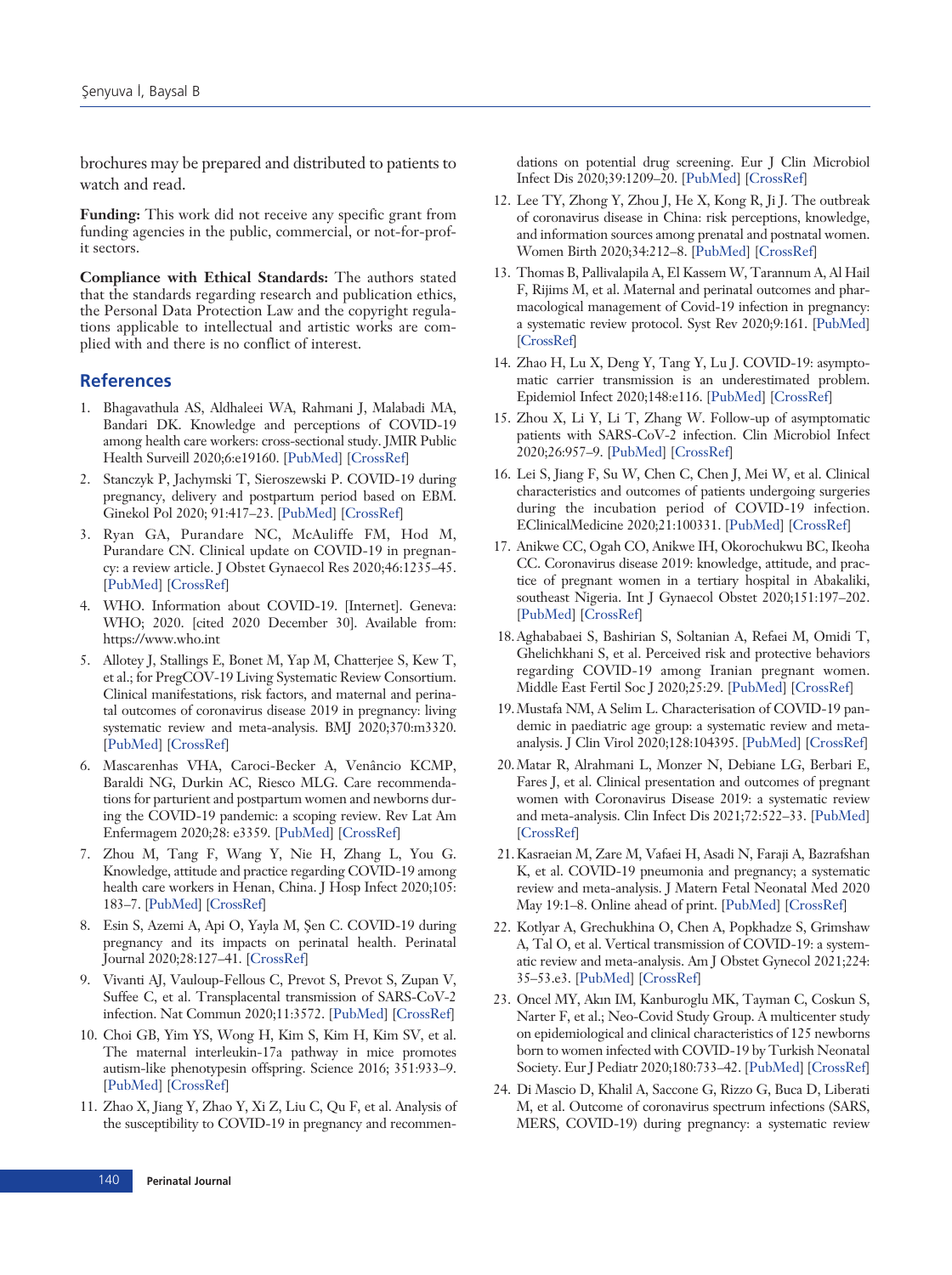and meta-analysis. Am J Obstet Gynecol MFM 2020;2:100107. [[PubMed](http://www.ncbi.nlm.nih.gov/pubmed/32292902)] [[CrossRef](http://dx.doi.org/10.1016/j.ajogmf.2020.100107)]

- 25. Yassa M, Birol P, Yirmibes C, Usta C, Haydar A, Yassa A, et al. Near-term pregnant women's attitude toward, concern about and knowledge of the COVID-19 pandemic. J Matern Fetal Neonatal Med 2020;33:3827–34. [[PubMed](http://www.ncbi.nlm.nih.gov/pubmed/32429780)] [[CrossRef\]](http://dx.doi.org/10.1080/14767058.2020.1763947)
- 26. Zimmermann P, Curtis N. COVID-19 in children, pregnancy and neonates: a review of epidemiologic and clinical features. Pediatr Infect Dis J 2020;39:469–77. [[PubMed\]](http://www.ncbi.nlm.nih.gov/pubmed/32398569) [[CrossRef\]](http://dx.doi.org/10.1097/INF.0000000000002700)
- 27. Carosso A, Cosma S, Serafini P, Benedetto C, Mahmood T. How to reduce the potential risk of vertical transmission of SARS-CoV-2 during vaginal delivery? Eur J Obstet Gynecol Reprod Biol 2020;250:246–9. [[PubMed\]](http://www.ncbi.nlm.nih.gov/pubmed/32418711) [[CrossRef\]](http://dx.doi.org/10.1016/j.ejogrb.2020.04.065)
- 28. Rasmussen SA, Smulian JC, Lednicky JA, Wen TS, Jamieson DJ. Coronavirus Disease 2019 (COVID-19) and pregnancy: what obstetricians need to know. Am J Obstet Gynecol 2020; 222:415–26. [[PubMed](http://www.ncbi.nlm.nih.gov/pubmed/32105680)] [[CrossRef](http://dx.doi.org/10.1016/j.ajog.2020.02.017)]
- 29. D'Souza R, Malhamé I, Teshler L, Acharya G, Hunt BJ, McLintock C. A critical review of the pathophysiology of thrombotic complications and clinical practice recommendations for thromboprophylaxis in pregnant patients with COVID-19. Acta Obstet Gynecol Scand 2020;99:1110–20. [\[PubMed](http://www.ncbi.nlm.nih.gov/pubmed/32678949)] [\[CrossRef\]](http://dx.doi.org/10.1111/aogs.13962)
- 30. Soleimani Z, Soleimani A. ADRS due to COVID-19 in midterm pregnancy: successful management with plasma transfusion and corticosteroids J Matern Fetal Neonatal Med 2020 Jul 26:1–4. Online ahead of print. [[PubMed](http://www.ncbi.nlm.nih.gov/pubmed/32715804)] [[CrossRef](http://dx.doi.org/10.1080/14767058.2020.1797669)]
- 31. Erdeve Ö, Çetinkaya M, Baş AY, Narlı N, Duman N, Vural M, et al. The Turkish Neonatal Society proposal for the manage-

ment of COVID-19 in the neonatal intensive care unit. Turk Pediatri Ars 2020;55:86–92. [[PubMed](http://www.ncbi.nlm.nih.gov/pubmed/32684752)] [[CrossRef](http://dx.doi.org/10.14744/TurkPediatriArs.2020.43788)]

- 32. Nwafor JI, Aniukwu JK, Anozie BO, Ikeotuonye AC, Okedo-Alex IN. Pregnant women's knowledge and practice of preventive measures against COVID-19 in a low-resource African setting. Int J Gynaecol Obstet 2020;150:121–3. [[PubMed](http://www.ncbi.nlm.nih.gov/pubmed/32342500)] [[CrossRef\]](http://dx.doi.org/10.1002/ijgo.13186)
- 33. Merih YD, Karabulut Ö, Sezer A. Is Online pregnant school training effective in reducing the anxiety of pregnant women and their partners during the COVID-19 pandemic? Bezmialem Science 2021;9:13–24. [\[CrossRef\]](http://dx.doi.org/10.14235/bas.galenos.2020.4718)
- 34. Chmielewska B, Barratt I, Townsend R, Kalafat E, van der Meulen J, Gurol-Urganci I, et al. Effects of the COVID-19 pandemic on maternal and perinatal outcomes: a systematic review and meta-analysis. Lancet Glob Health 2021;9:e759– e72. [[PubMed\]](http://www.ncbi.nlm.nih.gov/pubmed/33811827) [\[CrossRef\]](http://dx.doi.org/10.1016/S2214-109X(21)00079-6)
- 35. Bwire GM, Njiro BJ, Mwakawanga DL, Sabas D, Sunguya BF. Possible vertical transmission and antibodies against SARS-CoV-2 among infants born to mothers with COVID-19: a living systematic review. J Med Virol 2021;93:1361–9. [\[PubMed](http://www.ncbi.nlm.nih.gov/pubmed/33090535)] [[CrossRef\]](http://dx.doi.org/10.1002/jmv.26622)
- 36. ACOG. COVID-19 vaccination considerations for obstetric–gynecologic care. [Internet]. Washington, DC: ACOG; 2021. [cited 2021 July 2]. https://www.acog.org/
- 37. WHO. Update on WHO Interim recommendations on COVID-19 vaccination of pregnant and lactating women. [Internet]. Geneva: WHO; 2021. [cited 2021 June 10]. Available from: https://www.who.int

This work is licensed under the Creative Commons Attribution-NonCommercial-NoDerivs 4.0 Unported (CC BY-NC-ND4.0) License. To view a copy of this license, visit http://creativecommons.org/licenses/by-nc-nd/4.0/ or send a letter to Creative Commons, PO Box 1866, Mountain View, CA 94042, USA.

**Publisher's Note:** The content of this publication does not necessarily reflect the views or policies of the publisher, nor does any mention of trade names, commercial products, or organizations imply endorsement by the publisher. Scientific and legal responsibilities of published manuscript belong to their author(s). The publisher remains neutral with regard to jurisdictional claims in published maps and institutional affiliations.